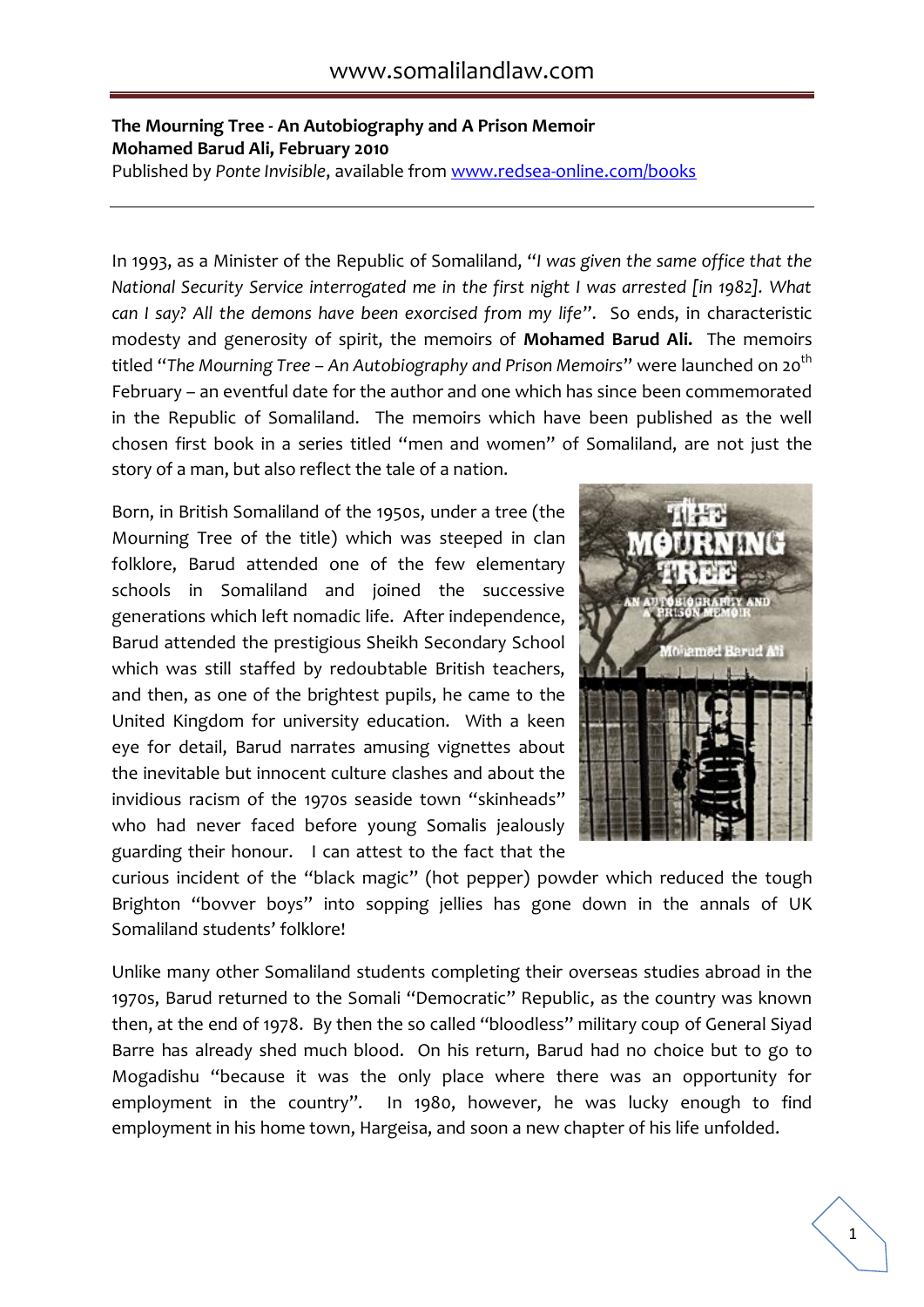Barud and other young professionals were concerned about the dire state of the British built Hargeisa Group Hospital. With no adequate electricity supplies, relatives of expectant mothers were asked to switch on the headlights of their cars so that midwives and doctors can deliver the babies. A voluntary committee started to improve the state of the hospital and the streets and kept the local officials apprised of their work. The dictator's extensive security apparatus could neither countenance any voluntary welfare activities that might be seen as highlighting the government's failings nor would it allow any meetings or gatherings of such volunteers. The dictatorship's idea of voluntary self help "iskaa wax u qabso" was neither organised by volunteers nor undertaken voluntarily. Barud is very characteristically modest about his role and that of his colleagues, but both the nature and symbolism of their actions to the regime, on the one side, and to the long suffering "Somalileyn" people, on the other, set in train the events that followed and are narrated in the remainder of the memoirs.

It started with a portentous nock on the door late at night in November 1981. Five fully armed National Security Service soldiers took Barud away from his home. They reassured his anxious wife "with disarming civility" that he will be back home within the hour – an hour that stretched to eight and half years! 28 other Hargeisa professionals were arrested during the ensuing months. Barud describes the torture and the inhumane treatment to which he was subjected over a period of four months. This included indiscriminate and repeated beatings, various water torture, sensual deprivation, and hunger. In their continual efforts to extract confessions, the teams of interrogators even tried to condemn Barud and the others for absurd inferences drawn for their traditional names – Barud (gunpowder in Somali); Olad (struggle); Abby (defence) and Dagal (war)! Barud retorted by pointing their other names, such as Warsame (glad tidings), Dualeh (blessed) and Madar (nourishing rain)!

On 19 February 1982, Barud was served, for the first time, with a charge sheet alleging that he committed offences under Siyad Barre's Security Law, which were punishable by death. Barud already knew that the people accused of serious offences were executed promptly with or without short "trials" in special security courts and states that this was indeed the worst week of his life. On the following day ( $20<sup>th</sup>$  February 1982), Barud heard from his prison cell gun fire that continued spasmodically for three days. This was the regime suppressing and killing unarmed students and young people who came on the streets when they learnt that Barud and 28 other detainees were to be sentenced by the dreaded National Security Court. Young students (and others) in Hargeisa and other cities came out into streets in defiance of the might of the dictatorship, and their stones and pebbles were answered with a hail of bullets, and reportedly some artillery fire. 45 were killed and a considerable number were arrested.

The ensuing show trial of Barud and the other 28 men took only 10 hours, including a break of one hour for lunch. The lawyers brought for them from Mogadishu two days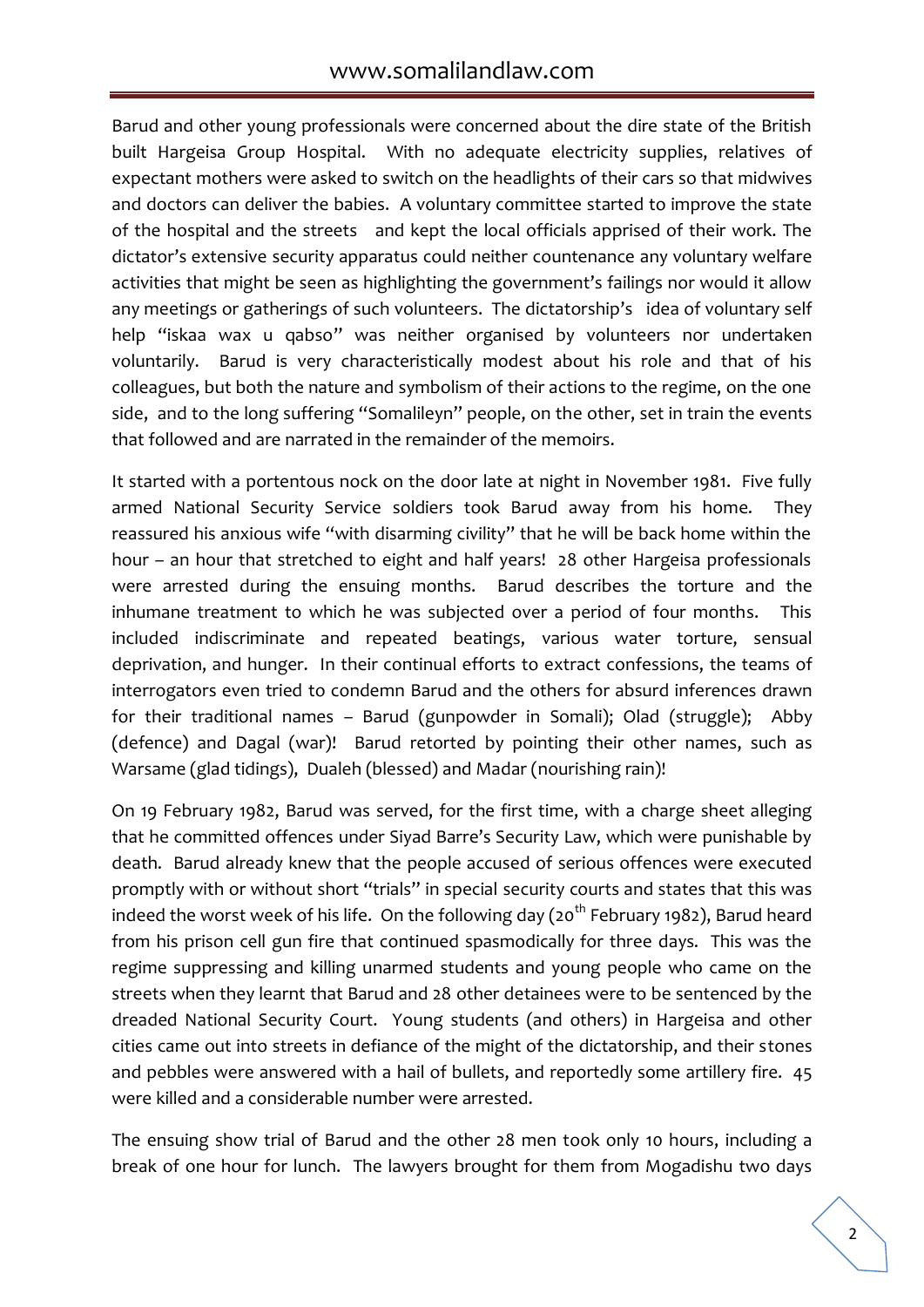earlier met them only for 10 minutes each on the eve of the trial. Two of the three judges of the court and the prosecutor were all military officers and the inevitable show trial conviction of almost all of them on the same day was no surprise to anyone, except for the fact that there were no death sentences. Barud states that this was simply because the regime was terrified of the continuing demonstrations and uprising from  $20^{th}$ February. Barud and another were given life sentences and the others prison terms ranging from 3 to 30 years.

The second half of the book is a copy of the transcript of "decision" and an English language translation done in 1986 by Dr Ahmed Hussain Esa. I am not aware of any other written record of Siyad Barre's Security Courts pronouncements which has been preserved and this is a testament to the pivotal role that this show trial has played in the history of the Somaliland people. Apparently also one policeman, at a considerable risk to his life, secretly taped the proceedings!

In October 1982, Barud and the others were transferred to the secret maximum security prison, Labatan Jirow, thousands of kilometres away from their home town. They were held there in solitary confinement in a two square metre cells. It is extremely humbling to read how they coped in such trying circumstances, and Barud recounts the horrors of a prison run directly by the dictator and staffed by military members of his clan. Barud narrates the small acts of defiance and the secret ways they have communicated with each other through the walls without incurring the wrath of the jailers, the games they invented and the methods of collecting and sharing what little medicines they got. All these acts helped them keep their sanity and spirit through the 2375 days they spent in this prison in isolation.

Barud explains that he found physical torture easier to bear than the isolation of solitary confinement. He points out that we all have more strength and resources than we use, which we can be tap into when forced to do so, but he is being much too modest about his own strengths in the same way that he also decried, when released, the admiration of his countrymen. Barud and his colleagues were released in March 1989 when they were suddenly moved out of the jail and taken directly to Siyad Barre, who called them traitors and blamed them for the destruction and loss of life that he unleashed on "Northern towns". Having been in solitary confinement for over 6 years, none of them even knew the details of what Siyad Barre's army did to their own people.

None of the perpetrators of the carnage and destruction mentioned in these memoirs has been made to account for their acts. Many of them are living comfortable lives in western countries and others are still in Somalia colluding with others to keep their benighted country mired in anarchy. There may soon be a small but significant dent in this wall of impunity made by (among other victims of Siyad Barre's war against the Somaliland people) one of Barud's follow prisoners, Bashe Abdi Yusuf, who, having settled in the United States, is bringing a civil claim against former General Mohamed Ali Samatar. The case to be heard at Supreme Court in March will establish whether those who presided over torture, destruction and death of civilians can continue to claim